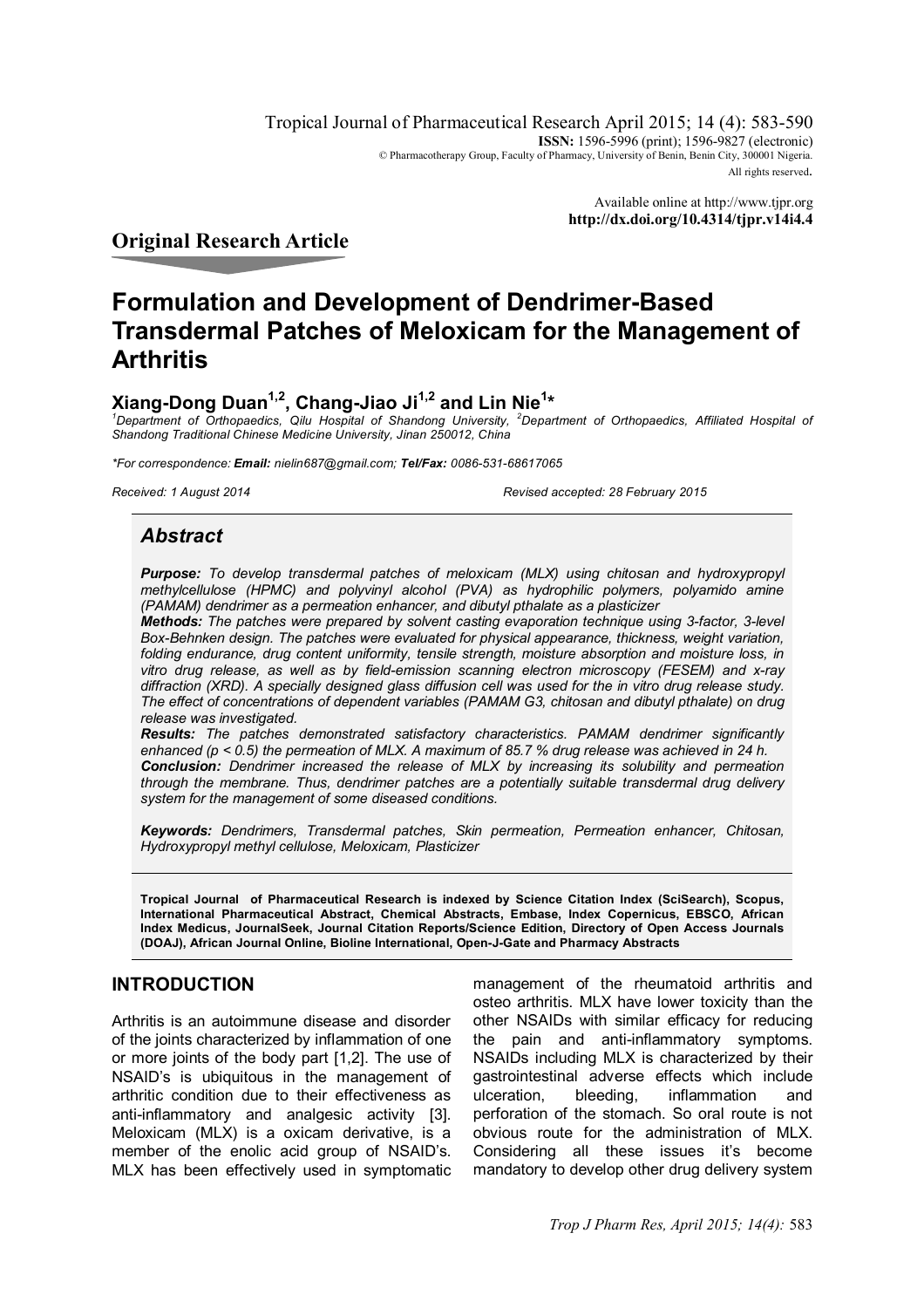other than oral to overcome the problems associated with current delivery technology. Dendrimers are potential permeation enhancer as well as solubility enhancer [4,5].

Dendrimers are monodisperse, hyper branched, three dimensional, tree-like macromolecules having host-guest entrapment properties. Wang et al studied novel transdermal drug delivery system with polyhydroxyalkanoante (PHA) and starburst polyamidoamine dendrimers [6]. Chauhan *et al* studied dendrimers mediated transdermal delivery to enhance bioavailability of indomethacin [7]. Vamsi *et al* investigated the effect of poly(amidoamine) (PAMAM) dendrimer on skin permeation of 5-fluorouracil [8].

Transdermal drug delivery system (TDDS) in the form of patch is an innovative technique for the application on skin to achieve systemic effects. The aim of this study was to develop an effective transdermal patch using dendrimer that would avoid the adverse effects of oral MLX.

### **EXPERIMENTAL**

#### **Materials**

Meloxicam (MLX) was purchased from Shouguang Fukang Pharmacy Factory (Shandong, China), Polyamido amine dendrimer Generation 3 (PAMAM G3) was purchased from Sigma Aldrich, USA. Chitosan, hydroxypropyl methylcellulose (HPMC), polyvinyl alcohol (PVA), dibutyl pthalate, acetic acid and methanol were purchased from Shanghai Chemical C. (Shanghai, China).

#### **Preparation of transdermal patch**

Solvent casting evaporation was performed to prepare the patches on glass petri dish as described previously [9]. PVA (2 % dispersion) was prepared by dispersing the polymer in double-distilled water (20 ml) and heating to 40 0C. The baking membrane was cast by pouring PVA dispersion (20 ml) on to the petri dish followed by drying in hot air oven at 55  $\mathrm{^{\circ}C}$  for 8 h. The drug reservoir compartment was prepared by dissolving HPMC (1.5 %) in double distilled water (25 ml). To this solution, dibutyl Pthalate (10, 20 and 30 %) (plasticizer) and various concentrations of PAMAM dendrimer (0.3, 0.45 and 0.6 %) was added. MLX (100 mg) dissolved in methanol (10 ml)was added drop by drop to the HPMC-plasticizer dispersion under slow stirring with magnetic stirrer. The whole dispersion containing the drug was cast on the PVA backing membrane and allowed to dry for 6

h at 50  $^{\circ}$ C. The rate controlling membrane (consisting of chitosan) was prepared by dissolving the polymer in 2 % acetic acid, cast on the drug reservoir, followed by drying at 50  $\mathrm{^{\circ}C}$  for 4 h. The dry patch was removed from Petri dish and cut into small patches of 1  $\text{cm}^2$  and kept in a desiccator containing silica as desiccant and used for further analysis. The composition of the formulations are shown in Table 1.

#### **Experimental design**

Experiments were designed using Design Expert 6.0.8 portable Stat-Ease, Inc. software. A 3 factor, 3-level Box–Behnken design was used to derive a second order polynomial equation and construct contour plots to predict responses

#### **Evaluation of transdermal patches**

All patches were examined visually and inspected for smoothness, color and clarity. Thickness was measured at 5 different locations by using screw gauze and average thickness was determined. Individually, 10 patches from each batch were weighed and the mean weight was determined. Folding endurance test was performed to determine the strength of the patch and to check the efficiency of the plasticizer. It was determined by repeatedly folding the patch at the same place until it broke. The number of times the patch could be folded at the same place without breaking or cracking gave the value of folding endurance [10].

Drug content uniformity test was performed on three patches. Each patch was soaked and dissolved in 50 ml of methanol and resulting solution was filtered to remove undissolved residue. Aliquots were prepared and measured spectrophotometrically for drug content at 365 nm. [9]. Mechanical properties and strength of the patches were determined by measuring their tensile strength. Tensile strength of the patch was determined with Universal strength testing apparatus (Hounsfield, Slinfold, Horsham, U.K.) [11].

Moisture uptake was determined by first weighing each patch accurately and then placed in a desiccator containing silica as a desiccant. After 5 days, the patches were taken out and weighed individually. Percent moisture uptake was calculated as the difference between final and initial weight with respect to initial weight [12]. For moisture content determination, t. the patches were weighed accurately and kept in a desiccator containing anhydrous calcium chloride. After 5 days, the patches were taken out and weighed.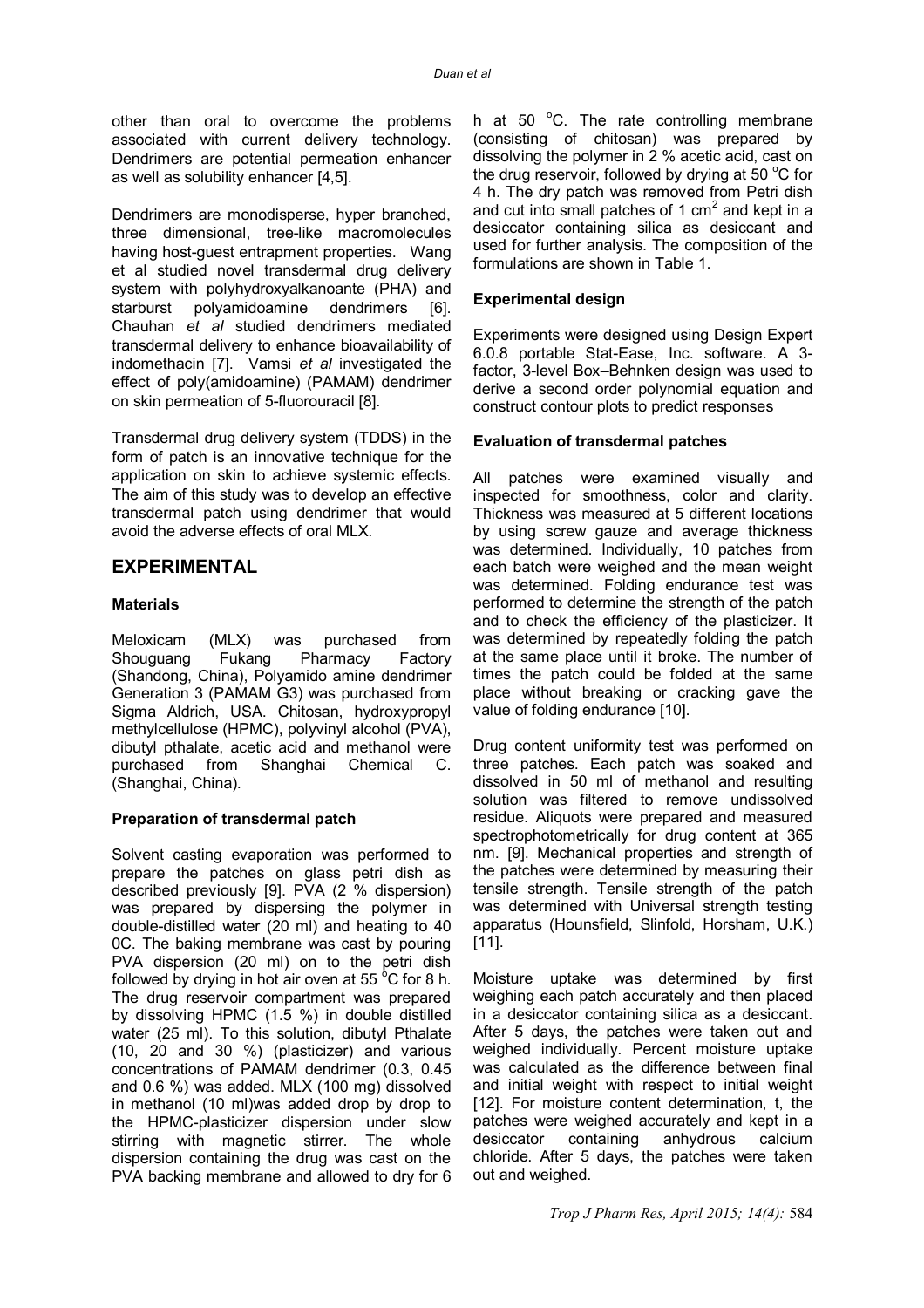**Table 1:** Variable and three levels, and formulation design

| Independent variable                                   |      | Low level (-1) |             | Medium level (0)                        |       | High level (+1) |  |
|--------------------------------------------------------|------|----------------|-------------|-----------------------------------------|-------|-----------------|--|
| $A = PAMAM$ conc. $(\%)$                               |      |                | 0.3<br>0.45 |                                         |       | 0.6             |  |
| $B = Chitosan conc.$ (%)                               |      |                |             | $\overline{2}$                          |       | 3               |  |
| $C = DBP$ conc. $(\%)$                                 |      |                | 10          | 20                                      |       | 30              |  |
| <b>Dependent Variables</b>                             |      |                |             |                                         |       |                 |  |
| $Y1 = \% DR$ (drug release)                            |      |                |             |                                         |       |                 |  |
| <b>Composition of and Diagnostic Statistics for Y1</b> |      |                |             |                                         |       |                 |  |
| <b>Batch</b>                                           |      | <b>Factor</b>  |             | <b>Actual DR</b><br><b>Predicted DR</b> |       | <b>Residual</b> |  |
|                                                        | A    | B              | C           | Y <sub>1</sub>                          |       |                 |  |
| F <sub>1</sub>                                         | $-1$ | U              | $+1$        | 33.25                                   | 34.79 | $-1.54$         |  |
| F <sub>2</sub>                                         | 0    | 0              | 0           | 52.57                                   | 56.21 | $-3.64$         |  |
| F <sub>3</sub>                                         | 0    | 0              | 0           | 50.24                                   | 56.21 | $-5.97$         |  |
| F4                                                     | O    | $-1$           | -1          | 55.78                                   | 60.68 | $-4.90$         |  |
| F <sub>5</sub>                                         | $+1$ | 0              | $+1$        | 69.9                                    | 73.67 | $-3.77$         |  |
| F <sub>6</sub>                                         | $-1$ | $+1$           | 0           | 30.4                                    | 34.28 | $-3.88$         |  |
| F7                                                     | 0    | 2              | 0           | 51.78                                   | 56.21 | $-4.43$         |  |
| F8                                                     | $+1$ | $+1$           | 0           | 72.65                                   | 73.16 | $-0.51$         |  |
| F <sub>9</sub>                                         | 0    | $-1$           | $+1$        | 59.67                                   | 56.72 | 2.95            |  |
| F10                                                    | 0    | $+1$           | $-1$        | 62.86                                   | 55.70 | 7.16            |  |
| F11                                                    | $-1$ | 0              | $-1$        | 42.23                                   | 38.75 | 3.48            |  |
| F12                                                    | 0    | $+1$           | $+1$        | 60.45                                   | 51.74 | 8.71            |  |
| F13                                                    | 0    | 0              | 0           | 52.38                                   | 56.21 | $-3.83$         |  |
| F14                                                    | $+1$ | 0              | -1          | 78.24                                   | 77.63 | 0.61            |  |
| F <sub>15</sub>                                        | $+1$ |                | 0           | 85.71                                   | 78.14 | 7.57            |  |
| F <sub>16</sub>                                        | 0    | O              | 0           | 52.35                                   | 56.21 | $-3.86$         |  |
| <b>F17</b>                                             | -1   | -1             | 0           | 45.1                                    | 39.26 | 5.84            |  |

Percent moisture loss (which is a measure of moisture content) is generally used to determine whether a patch has sufficient. Patches with very less moisture content tend to become brittle in nature was calculated as the difference between final and initial weight with respect to initial weight [12].

Specially designed glass diffusion cell was used to carry out *in vitro* release study. Cellophane dialysis membrane was soaked previously for 24 h in pH 7.5 phosphate buffer [13]. This membrane was stretched around one end of the diffusion cell. The working surface area of the membrane was 2.5  $cm<sup>2</sup>$ . The tube (donor compartment) was immersed in a glass beaker containing pH 7.5 phosphate buffer (receptor compartment) in such a way that the membrane just touched the receptor medium. A weighed transdermal patch  $(1 \text{ cm}^2)$  was placed on the cellophane dialysis membrane. The receptor medium was maintained at  $37 \pm 0.5$  °C and stirred at 50 rpm by keeping it on hot plate magnetic stirrer. Aliquots (5 ml) of samples were withdrawn from the receptor medium at predetermined time intervals and replaced with equal volume of fresh buffer to maintain sink conditions. Samples were analysed with spectrophotometrically at 365 nm and drug release was computed.

Surface morphology of the drug- loaded patches were studied using scanning electron microscopy (FESEM-S 4800, Hitachi, Japan).

The crystalline and amorphous nature of MLX, chitosan, HPMC and drug-loaded patch were analysed by -ray diffraction (Miniflex, Rikagu).

# **RESULTS**

#### **Physical characteristics of patches**

F2, F4, F5, F9 were smooth on their surface while F10, F3, F6, F8, F12, F14, F16 were rough. All data is shown in Table 2. Some of the batches were found to be transparent in nature. The thickness of the patches was found to be in the range of  $0.02 \pm 0.15$  to  $0.04 \pm 0.28$  mm. The tensile strength of the patches was found in the range of  $0.30 \pm 0.0040$  to  $0.62 \pm 0.38$  kg/cm<sup>2</sup>. The weight of patches was found to be in the range of  $0.13 \pm 0.25$  gm to  $0.16 \pm 0.30$  gm. Also the uniformity of drug content of drug among all the batches patches were observed and ranged from  $95.36 \pm 1.15$  to  $98.47 \pm 0.91$  % shown in. Folding endurance of the hydrophilic chitosan/HPMC based patches ranged from 132.24 ± 3.21 to 189.14 ± 3.24. Moisture absorption was in the range of  $1.23 \pm 0.25$  to  $3.72 \pm 0.28$  %.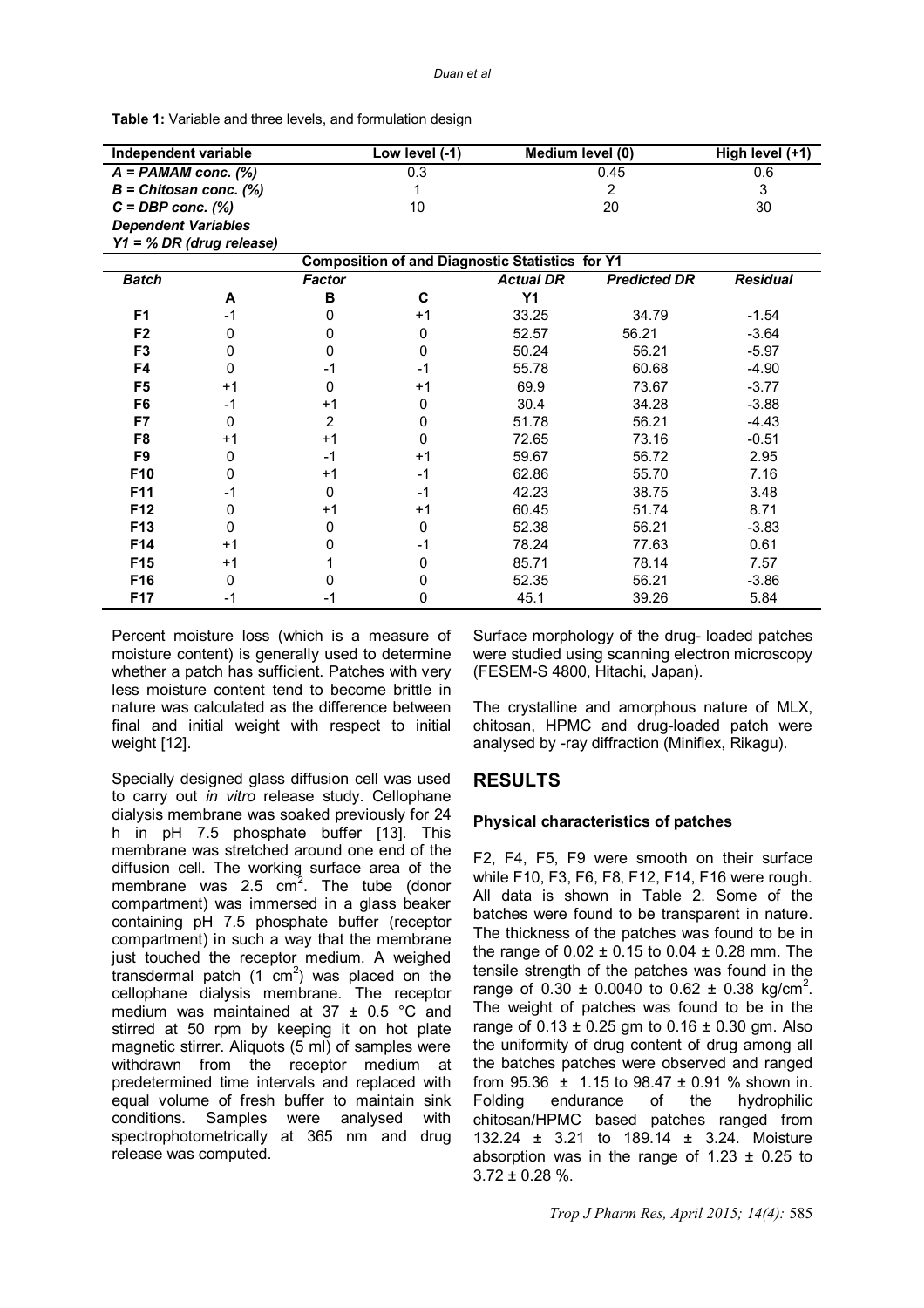| <b>Batch</b>    | Appearance | <b>Folding</b><br>endurance | Tensile strength<br>(kg/cm <sup>2</sup> ) | <b>Moisture</b><br>absorption (%) | <b>Moisture loss</b><br>(%) |
|-----------------|------------|-----------------------------|-------------------------------------------|-----------------------------------|-----------------------------|
|                 |            |                             |                                           |                                   |                             |
| F <sub>1</sub>  |            | $138.20 \pm 2.25$           | $0.30 \pm 0.01$                           | $1.70 \pm 0.22$                   | $1.20 \pm 0.25$             |
| F <sub>2</sub>  | S          | $150.21 \pm 3.20$           | $0.31 \pm 0.38$                           | $1.69 \pm 0.20$                   | $2.30 \pm 0.27$             |
| F <sub>3</sub>  | R          | $165.25 \pm 3.26$           | $0.39 \pm 0.37$                           | $2.56 \pm 0.21$                   | $1.24 \pm 0.30$             |
| F4              | S          | $145.20 \pm 4.30$           | $0.40 \pm 0.30$                           | $2.55 \pm 0.25$                   | $1.32 \pm 0.35$             |
| F5              | S          | $178.23 \pm 3.15$           | $0.60 \pm 0.42$                           | $1.70 \pm 0.27$                   | $1.28 \pm 0.32$             |
| F6              | R          | $168.43 \pm 3.25$           | $0.62 \pm 0.38$                           | $3.69 \pm 0.12$                   | $3.23 \pm 0.42$             |
| F7              | Т          | $152.54 \pm 3.28$           | $0.56 \pm 0.20$                           | $2.45 \pm 0.15$                   | $3.31 \pm 0.57$             |
| F <sub>8</sub>  | R          | $189.14 \pm 3.24$           | $0.58 \pm 0.54$                           | $3.50 \pm 0.22$                   | $3.50 \pm 0.45$             |
| F <sub>9</sub>  | S          | $165.25 + 3.23$             | $0.55 \pm 0.89$                           | $2.56 \pm 0.23$                   | $2.21 \pm 0.29$             |
| F <sub>10</sub> | S          | $139.25 \pm 3.37$           | $0.35 \pm 0.40$                           | $3.22 \pm 0.22$                   | $2.20 \pm 0.15$             |
| F11             |            | $125.33 \pm 3.51$           | $0.36 \pm 0.45$                           | $3.70 \pm 0.26$                   | $3.24 \pm 0.25$             |
| F <sub>12</sub> | R          | $132.24 \pm 3.21$           | $0.38 \pm 0.59$                           | $1.56 \pm 0.11$                   | $1.19 \pm 0.53$             |
| F <sub>13</sub> | Т          | $148.20 \pm 3.27$           | $0.59 \pm 0.23$                           | $2.40 \pm 0.27$                   | $1.20 \pm 0.55$             |
| F14             | R          | $175.23 \pm 3.32$           | $0.40 \pm 0.25$                           | $3.72 \pm 0.28$                   | $1.28 \pm 0.51$             |
| F15             |            | $169.35 \pm 3.39$           | $0.34 \pm 0.24$                           | $1.23 \pm 0.25$                   | $4.12 \pm 0.24$             |
| F <sub>16</sub> | R          | $170.36 \pm 3.24$           | $0.33 \pm 0.28$                           | $1.72 \pm 0.30$                   | $2.50 \pm 0.21$             |
| F17             |            | $185.30 \pm 3.26$           | $0.45 \pm 0.45$                           | $1.65 \pm 0.28$                   | $2.70 \pm 0.25$             |

**Table 2:** Physical characteristics of patches

*Note: T = transparent, S = smooth, R = rough*

#### **Optimized** *in vitro* **drug release**

*In vitro* drug release was performed in pH 7.4 phosphate buffer using a modified diffusion cell. Drug release in 24 h was in the range of 33.25 (F1) to 85.71 % (F15). The polynomial equation obtained for DR (Y1) is given by Eq 1.

$$
Y1 = +56.21 + 19.44A - 2.49B - 1.98C
$$
 ...... (1)

A positive value in Eq 1 equation represents the synergistic effect of the independent variable. + 19.44A represents the positive or synergistic effect of independent factor A (dendrimer concentration) on *in vitro* drug release. A negative value represents the inverse relationship (antagonistic effect). The value, - 2.49B, represents the antagonistic effect of independent factor B (chitosan concentration) on

in vitro drug release. The suggested model for the Y1 was linear as shown in Table 3. The value of correlation coefficient  $(R^2)$  for the response Y1 was 0.8874 which indicates the good fit for the linear model. The *p*-value for the Y1 model was found to be < 0.0001 which clearly indicates the model is statistically significant. Also among the three independent variables selected only factor A (Dendrimer Conc.) was found to be statistically significant ( $p < 0.0001$ ) while the effect of factor B (*p* = 0.2234) and C (*p* = 0.3274) was not statistically significant (Table 3). Diagnostics case statistics for various response variables are shown in Table 3. The drug release pattern shown by the patches had wide variation from 33.25 % (F1) to 85.71 % (F15). A comparative *in vitro* drug release is shown in Figure 1.

**Table 3:** Regression analysis for response Y1 and ANOVA of models

| <b>Models</b>                                                                    | $R^2$  | Adjusted $R^2$ | Predicted R <sup>2</sup> | Std. Dev    | <b>Press</b> | <b>Remarks</b> |  |  |
|----------------------------------------------------------------------------------|--------|----------------|--------------------------|-------------|--------------|----------------|--|--|
| <b>Response Y1</b>                                                               |        |                |                          |             |              |                |  |  |
| Linear                                                                           | 0.8874 | 0.8615         | 0.7914                   | 5.50        | 729.59       | Suggested      |  |  |
| 2FI                                                                              | 0.8905 | 0.8248         | 0.5498                   | 6.19        | 1574.77      |                |  |  |
| Quadratic                                                                        | 0.9373 | 0.8566         | 0.0113                   | 5.60        | 3458.22      |                |  |  |
| Cubic                                                                            | 0.9990 | 0.9958         |                          | 0.95        | $\ddot{}$    | Aliased        |  |  |
| Regression equations of the fitted model: $Y1 = +56.21 + 19.44A - 2.49B - 1.98C$ |        |                |                          |             |              |                |  |  |
| <b>ANNOVA for response Y1</b>                                                    |        |                |                          |             |              |                |  |  |
| <b>Source</b>                                                                    | DF     | Sum of squares |                          | Mean square | F value      | P-value        |  |  |
| <b>Model for Y1</b>                                                              | 3      | 3104.17        |                          | 1034.72     | 34.17        | < 0.0001       |  |  |
| A                                                                                |        | 3023.31        | 3023.31                  |             | 99.83        | < 0.0001       |  |  |
| в                                                                                |        | 49.50          | 49.50                    |             | 1.63         | 0.2234         |  |  |
|                                                                                  |        | 31.36          |                          | 31.36       | 1.04         | 0.3274         |  |  |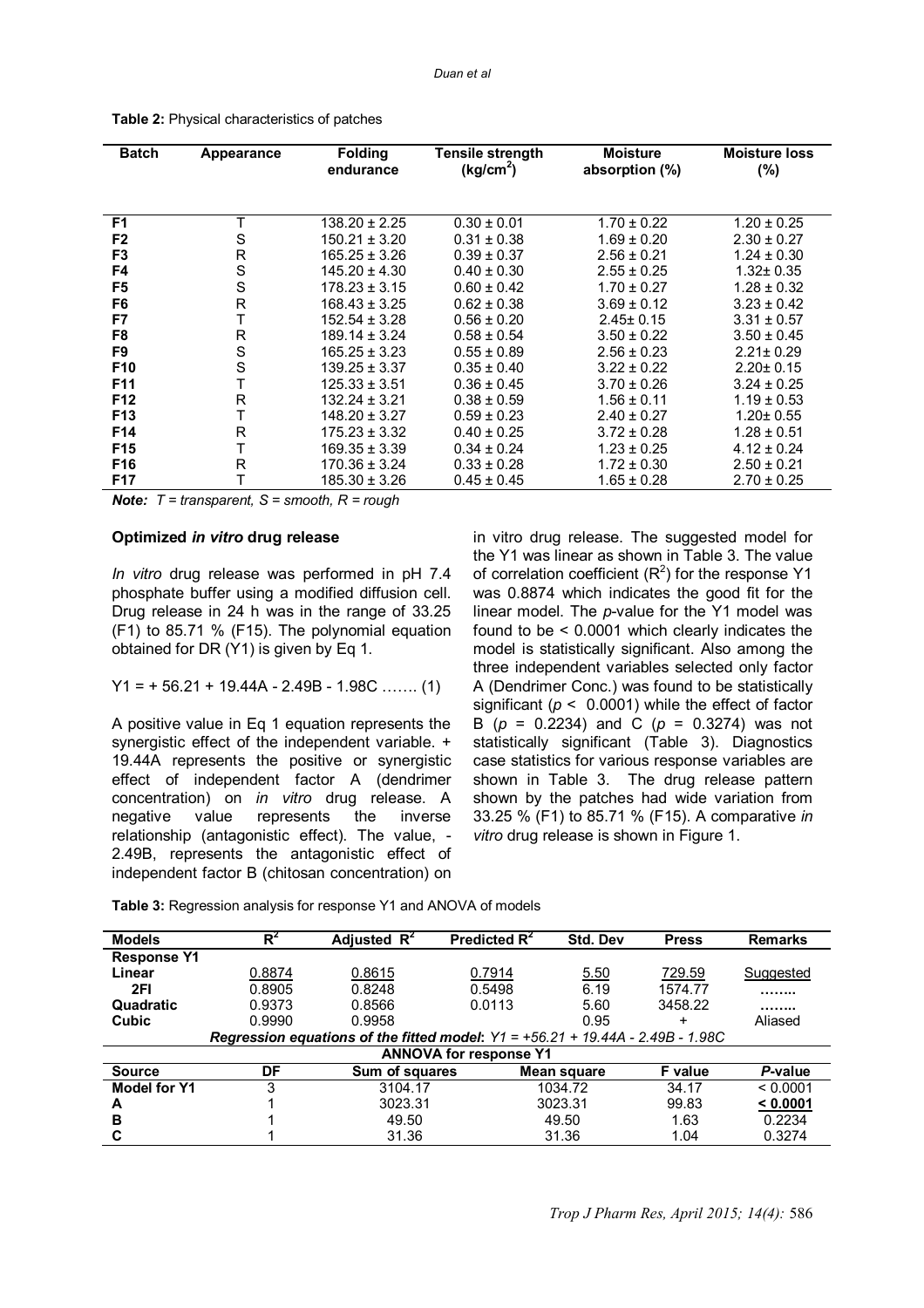

 **Figure 1:** *In vitro* drug release profile of MLX transdermal patches

The counter plots were constructed to elucidate the effect of dependent variables on the independent variable. The effect of A and B on drug release at DBT concentration of 20 is showed in Figure 2.



**Figure 2:** Effect of PAMAM and chitosan on drug release of MLX from patches

As can be seen from counter plots, the drug release was increased as the concentration of PAMAM dendrimer in patches increases. When concentration of PAMAM was maintained at -1 level the drug release was increased from 30.4 % (F6) to 45.1 % (F17). At 0 level the further increase in drug release was found, in this case the drug release was increased from 50 % (F9) to 62 % (F10). 69 % (F5) to 85 % (F15) drug release was increased in case of + 1 level. From the counter plot Figure 3, the effect of chitosan

concentration on drug release could be predicted.



**Figure 3**: Effect of PAMAM and dibutyl pthalate on drug release of MLX from patches

When the concentrtion of chitosan was maintained at -1 level the drug release was found to be in the range of 45 (F17) to 85 % (F15). At 0 level the decrease in drug release was observed and it was found to be the 33 (F1) to 78 % (F14). Further decrease in drug release was observed when the chitosan concentration was maintain at + 1 level and this case the drug release was 30.4 (F6) to 72 % (F8). From Figure 3 it was clear that when concentration of DBT was maintained at - 1 level the drug release was found to be 42.23 (F11) to 78.24 % (F14) but when it was maintained at 0 level the drug release was 30.4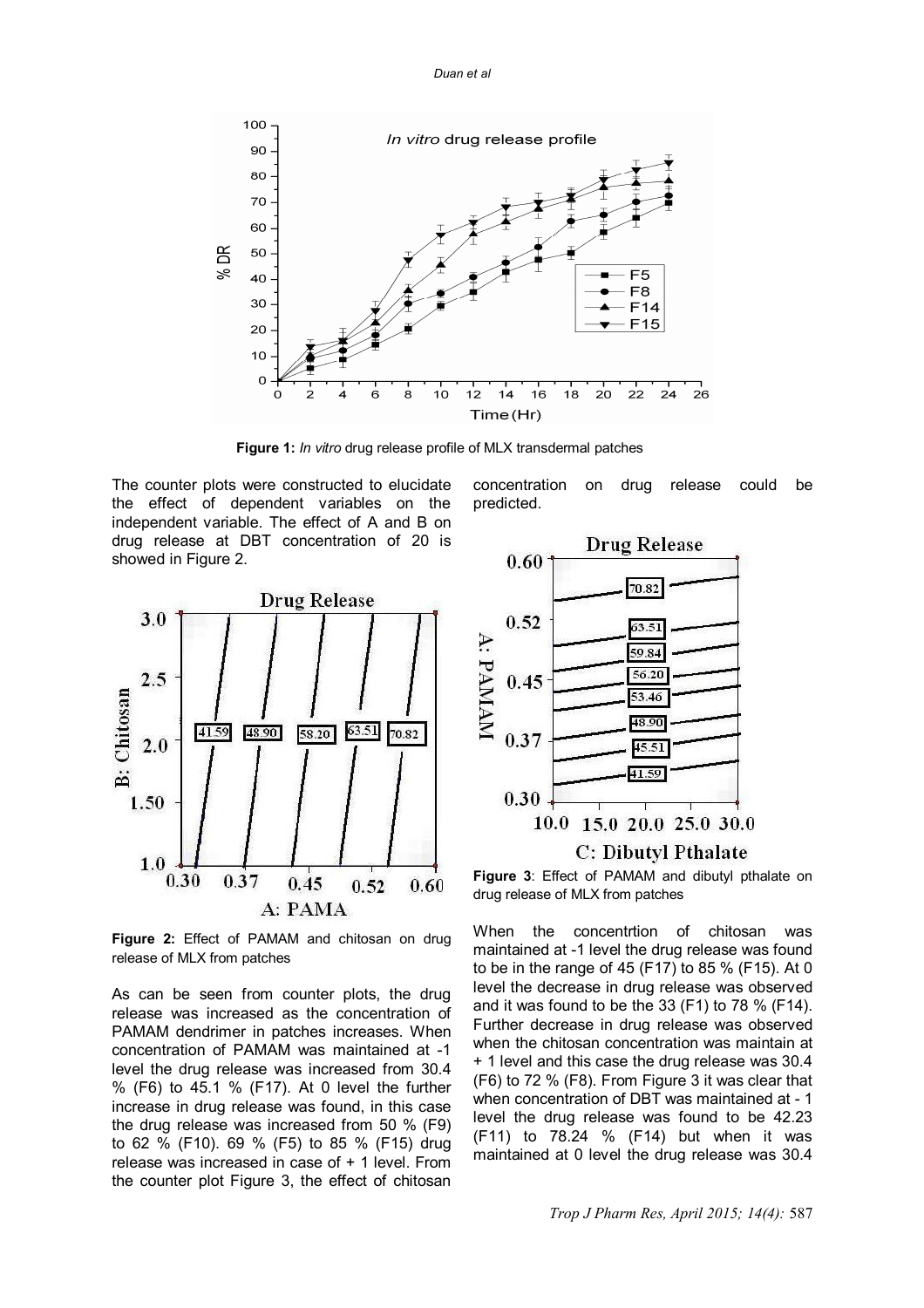% (F6) to 85.71 % (F15). At + 1 level the drug release was 33.25 % (F1) to 69.9 % (F5).

#### **Surface morphology and crystallinity**

FE-SEM photographs of the patches are shown in Figure 4A and B, and they display smooth and rough surface of the patches.

XRD study was performed to determine the crystalline and amorphous nature of the drug and polymer. It is clear from the Figure 5 that the crystalline peaks of the pure MLX have been disappeared in MLX loaded transdermal patches. Pure MLX was 78.30 % crystalline and 21.7 % amorphous in nature. But when MLX was entrapped in patch system along with dendrimer, chitosan and HPMC polymer the crystallinity of MLX was decreased to 42.54 %. Therefore, in the final formulation, the MLX was 57.46 % amorphous in nature.

### **DISCUSSION**

The smoothness of the patches was attributed to the content of plasticizer in patches. The concentration of DBT imparted the smoothness and roughness to the patches. Some of the batches were found to be rough in nature but still the patches were pharmaceutically acceptable. The increase in thickness in patches was due to presence of backing layer and rate controlling membrane. The drug reservoir compartment in all batches was sandwiched between these two



 **Figure 4:** SEM of patches. *Note: A = smooth surface without cracks, pores and wrinkles; B = rough surface with wrinkles*



 **Figure 5:** X-ray diffractograms showing various peaks of MLX, HPMC, chitosan and patch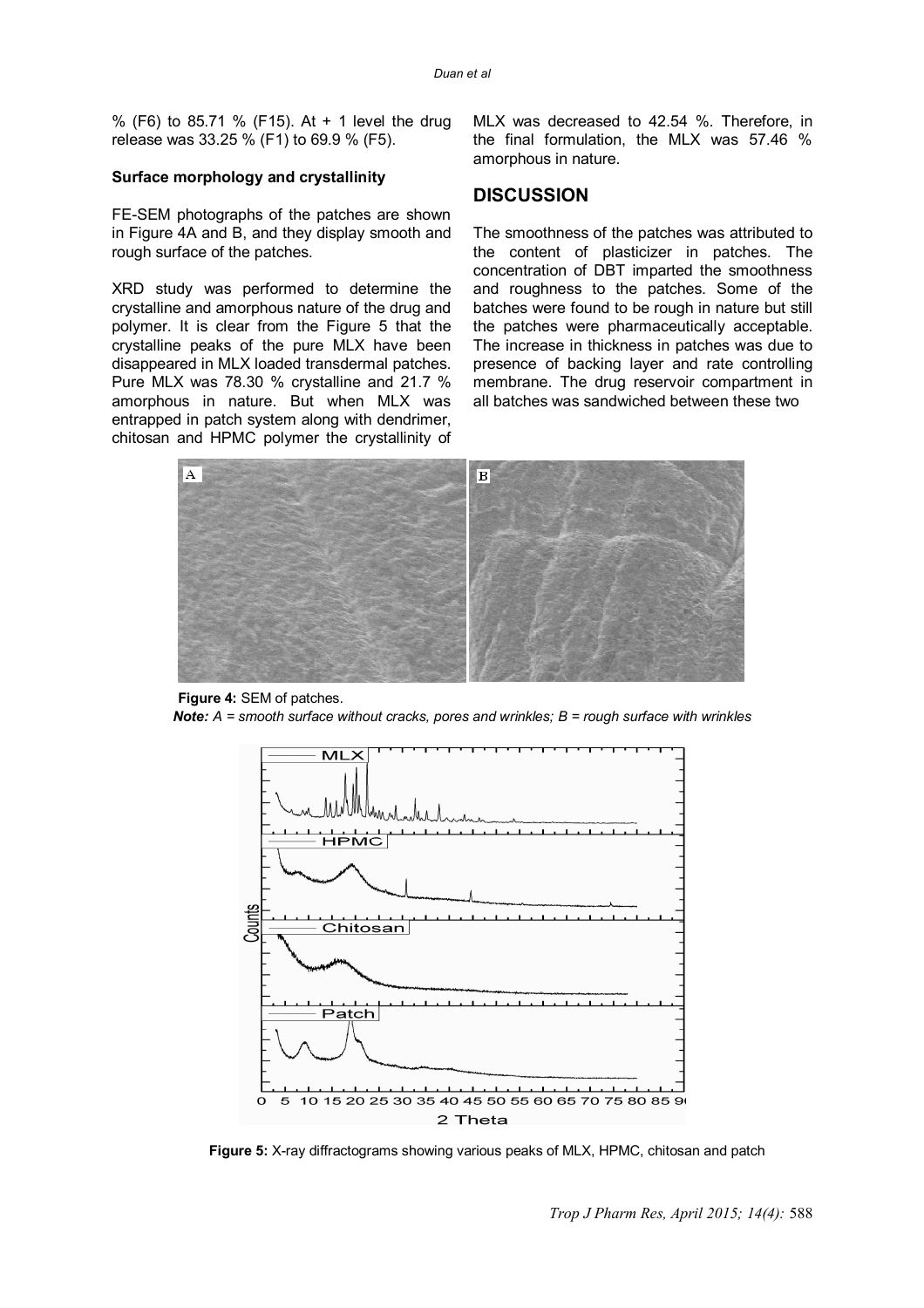layers that lead to increase in thickness of the patches. Due to presence of hydrophilic HPMC polymer there were no any signs of crack on the patches. Also the presence of plasticizer DBT played imp role for the minimization of cracking of the patches. There was no any wide variation in weights of patches found. Nearly all patches were of the same weight. The possible reason for the good content uniformity in drug was may be due to minimum weight variation among the patches that lead to give uniformity in the drug content. These results obvious indicated that the solvent casting-evaporation technique employed to formulate was capable for producing patches with minimum weight variability with uniform drug content. The folding endurance test was performed to determine the ability of the patch to evaluate the flexibility and to endure rupture. This test indicates that the formulated patches would maintain integrity and would not break after application on the skin. The results showed higher folding endurance capacity with increasing concentration of the hydrophilic polymer blend system. It is clear that all the patches had low moisture content, which helped the formulations to remain stable and reduce cracking, wrinkling and brittleness during long term storage. Actually, a small amount of moisture content is always desirable to maintain the stability of the patches and protection of patches from the microbial contamination. From this study it was concluded that the increase in the concentration of hydrophilic chitosan/HPMC polymer was directly proportional to the increase in moisture uptake of the patches.

As the concentration of dendrimer increased the drug release from the patches also increased linearly. PAMAM dendrimers possesses empty internal cavities as well as amine functional groups on the outer shell. Empty internal cavities are able to encapsulate hydrophobic guest molecules in the macromolecule interior [14]. MLX could have been encapsulated by the empty internal cavities of PAMAM dendrimer. With amine terminated dendrimers, the proposed mechanism for solubility enhancement of MLX was electrostatic interactions between the terminal amine groups of dendrimers and –OH group of MLX and molecular encapsulation. So it is now clear that the linear increase in drug release was due to solubility enhancement effect of dendrimer on MLX. Extremely low water solubility of MLX could have been significantly improved by the PAMAM dendrimer that facilitated the drug release from the drug reservoir compartment of hydrophilic HPMC polymer. Though the effect of chitosan on drug release was not statistically significant, still we could predict that as the concentration of

chitosan increased from the  $-1$  level to  $+1$  level, decrease in drug release was observed. Chitosan is hydrophillic polymer it forms gel when comes in contact with the water. Due to the gelling property of the chitosan in presence of aqueous medium, it forms the rate controlling layer for the patch system. So gelling of chitosan has retarded the release of MLX from the patch system. Also chitosan is pseudo plastic material which is excellent viscosity enhancing agent and viscosity increases with increase in chitosan concentration.

The combined effect of gelling property and viscosity enhancing effect of chitosan has controlled the release of MLX from the patch system. In case of plasticizer DBT there was no any linear relationship between concentration of DBT and drug release from the patches. The effect of DBT on drug release was statistically insignificant ( $p = 0.3274$ ). It is clear from the SEM images that the prepered patches were having smooth surface as well as rough surface. In figure the wrinkles were observed on rough surface patches this may be due to the overdrying of the patches that laid to formation of rough appearance on the patches. The patches didn't show any sign of cracks or pores on the surface which reveals the cohesive structure of the polymer matrix. XRD results indicate that dendrimer probably changed MLX to an amorphous form.

# **CONCLUSION**

Dendrimers were found to be potential tool for the enhancement of the drug release from the patches. Dendrimer increased drug release of MLX by increasing the solubility and permeation through the membrane. Thus, dendrimer patches are a potential drug delivery system for the transdermal management of rheumatoid arthritis and possibly other related diseases.

# **REFERENCES**

- *1. Amir G, Mehrzad H, Maryam S, Alireza K, Susan K, Mohammad RJN. Osteoprotegerin (OPG) and Matrix Gla protein (MGP) in rheumatoid arthritis patients: Relation to disease activity. The Egyptian Rheuma 2014; 36: 111–116.*
- *2. Afrah S, Rami E, Afaf E, Ahmad S. Protein tyrosine phosphatase non-receptor type 22 (PTPN22) +1858 C>T gene polymorphism in Egyptian cases with rheumatoid arthritis. Cell Immunol 2014; 290:62–65.*
- *3. Joshi VR, Poojary VB. Cost-effective management of rheumatoid arthritis in India. Ind J Rheum 2013; 182- 187.*